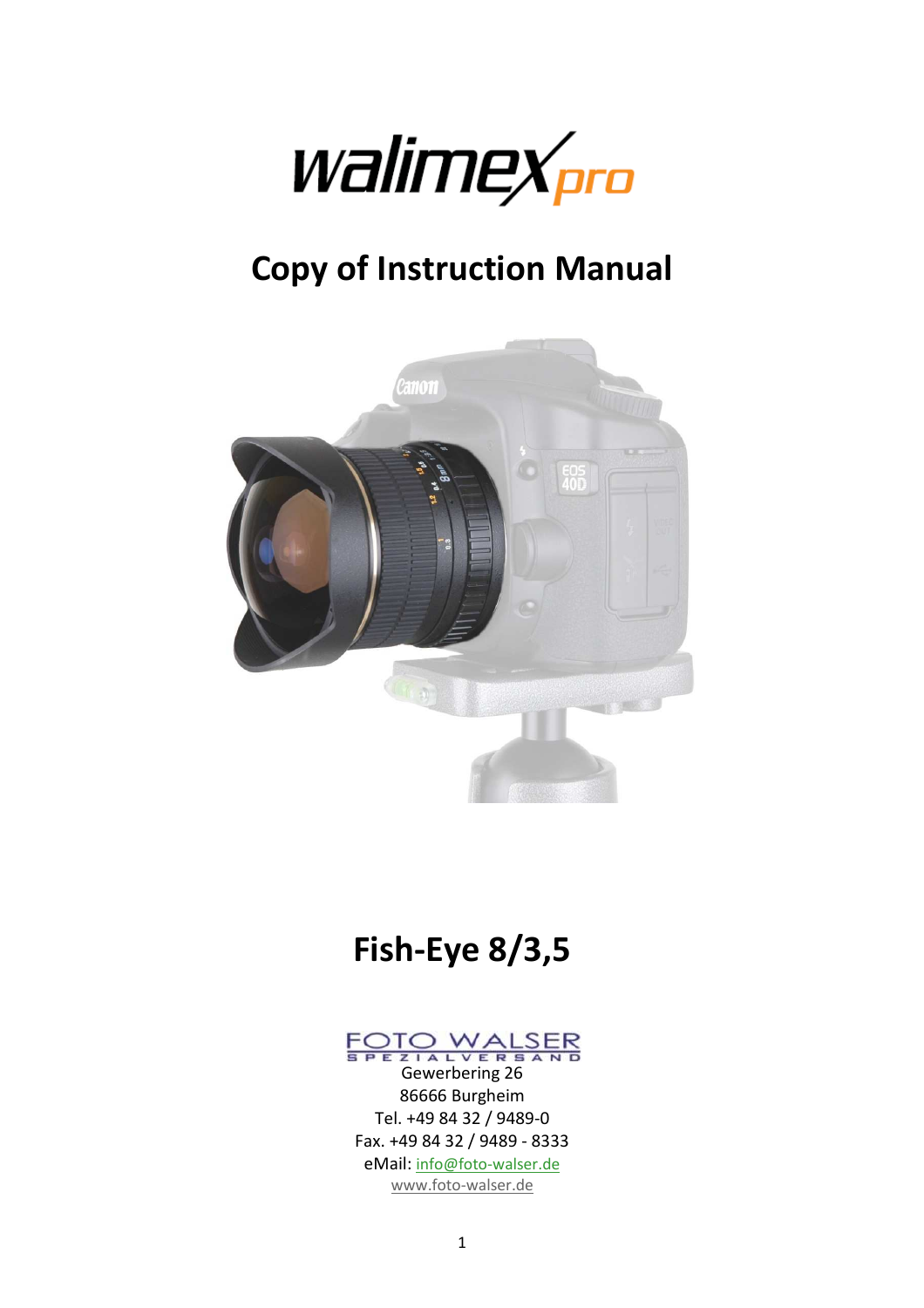## **Content**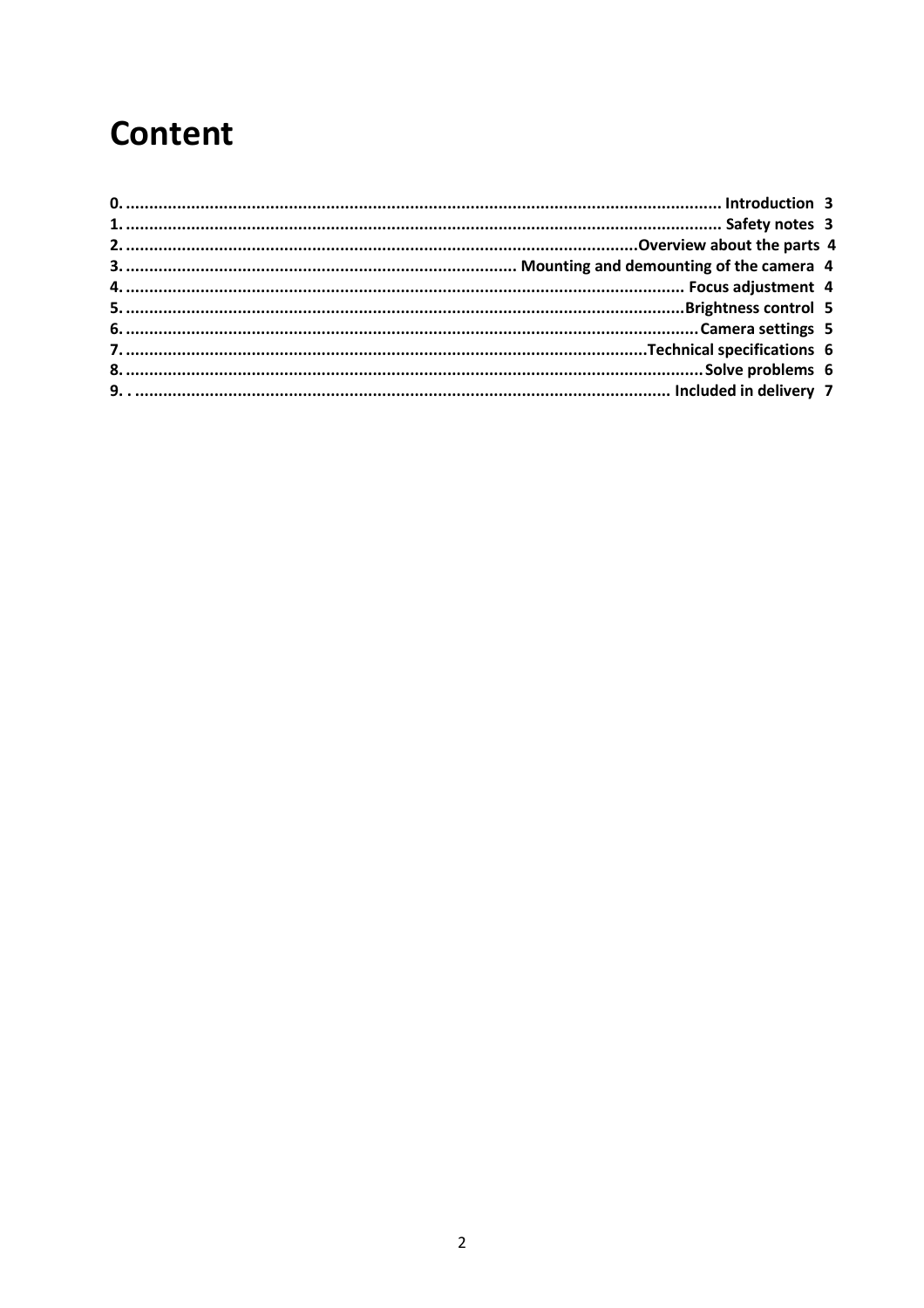Thank you for purchasing our Fish-Eye 8/3.5 Lens. We believe that unique photography is possible when using your lens. Features of the Fish-Eye 8/3.5 Lens as follows:

- 1. Conforms to APS-C (1:1,5x) size digital imaging.
- 2. Focal distance 8mm and diagonal angle of view of 180°.
- 3. Precise focusing and simple handling.
- 4. Tele Lens Hood and Multi-Coating.
- 5. Sturdy aluminium housing with long lifetime.

The 8mm F3.5 Fish-Eye Lens for photography is designed with its own mount. Users can photograph easily without installing an additional adapter, by mounting the lens directly onto the camera.

Please read this instruction manual carefully before using it for the first time.

#### **1. Safety notes**

| <b>WARNING</b>   | Indicates a hazardous situation, which, if not avoided, could<br>result in a serious injury or death.  |
|------------------|--------------------------------------------------------------------------------------------------------|
| <b>A</b> CAUTION | Indicates a hazardous situation, which, if not avoided, could<br>result in a minor or moderate injury. |

A WARNING - Danger of electric shock, burn hazard

• **Never put the lens opened on inflammable surfaces – danger of fire. Always close the lenses with the suitable lens caps.** 

#### A CAUTION

- **Don´t use this product or store it close to devices that generate heat, e.g. heaters, thermal regulators, stoves and so on.**
- **Don´t store the lens on places with high temperature variation.**
- **Don´t touch the surface of the lens with your hands and avoid the contact with sharp objects.**
- **Don´t let the lens fall down.**
- **Avoid the direct and indirect contact with water.**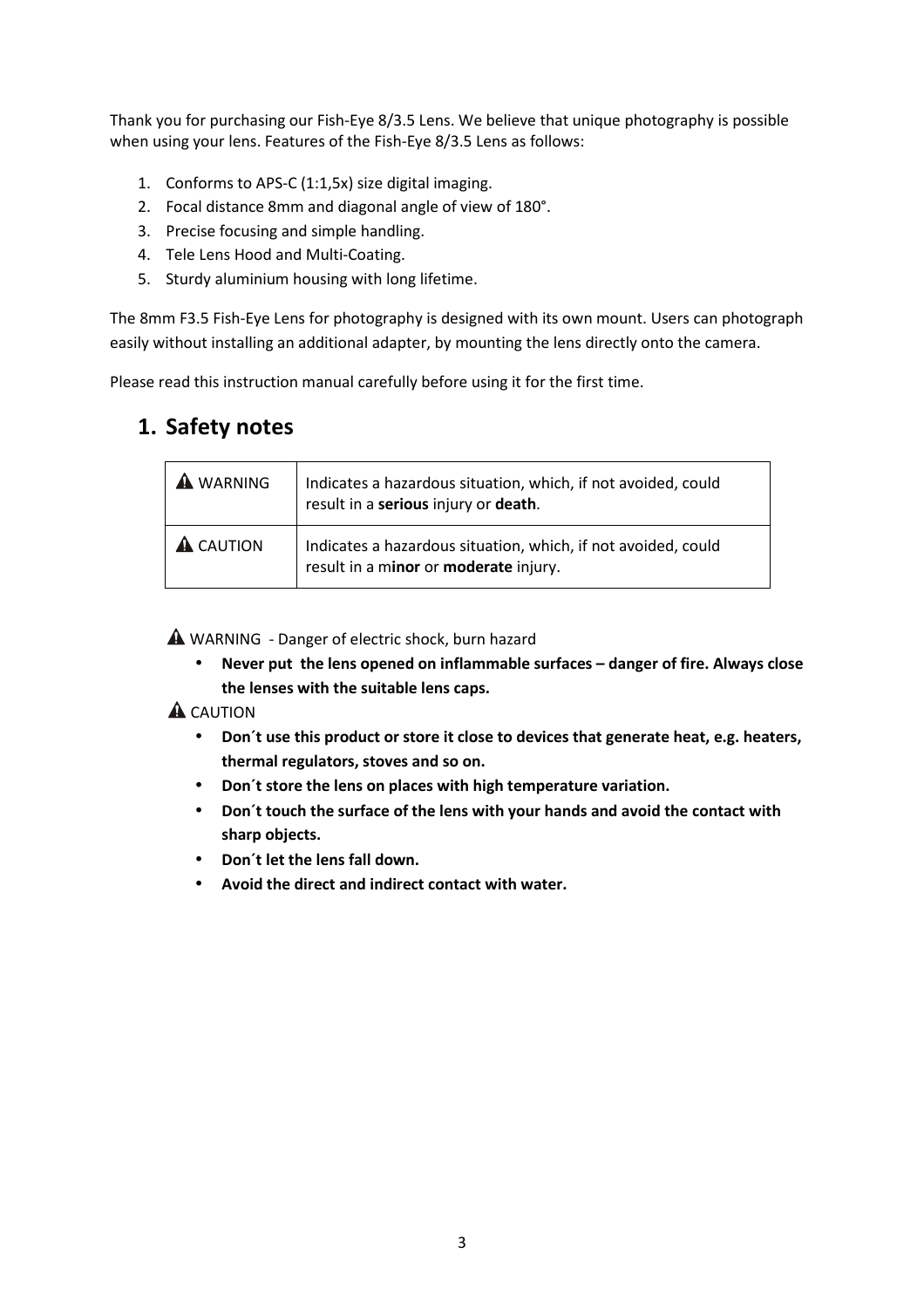#### **2. Overview about the parts**



- ① Depth of field scale
- ② Focus scaling ring
- ③ Focusing ring
- ④ Tele lens hood
- ⑤ Aperture adjustment ring
- ⑥ Lens ring mount

#### **3. Mounting and demounting of camera**

Mounting: Hold the hood locking area of the lens gently, align the lens mounting reference point or line with the lens ring mount of the camera, push the lens into the camera and turn the lens softly until it makes a clicking sound, and the depth of field scale is positioned on the upper part of the camera.

Demounting: Hold the hood locking area of the lens gently, press the lens release button on the camera, turn the lens in the opposite direction as attaching and pull it out.

#### **4. Focus adjustment**

The user can set the focus of a subject by turning the focus adjustment ring when using this Fish-Eye Lens, as it is an MF (Manual Focus) adjustment lens.

- 1. When focusing on a subject from a long distance, turn the focus ring to the left and focus on the clearest subject by using the indication signal on the camera or by checking visually.
- 2. When focusing on a subject from a short distance, turn the focus ring to the right and focus on the clearest subject by using the indication signal on the camera or by checking visually.

This Lens is a single lens, zooming is therefore not possible.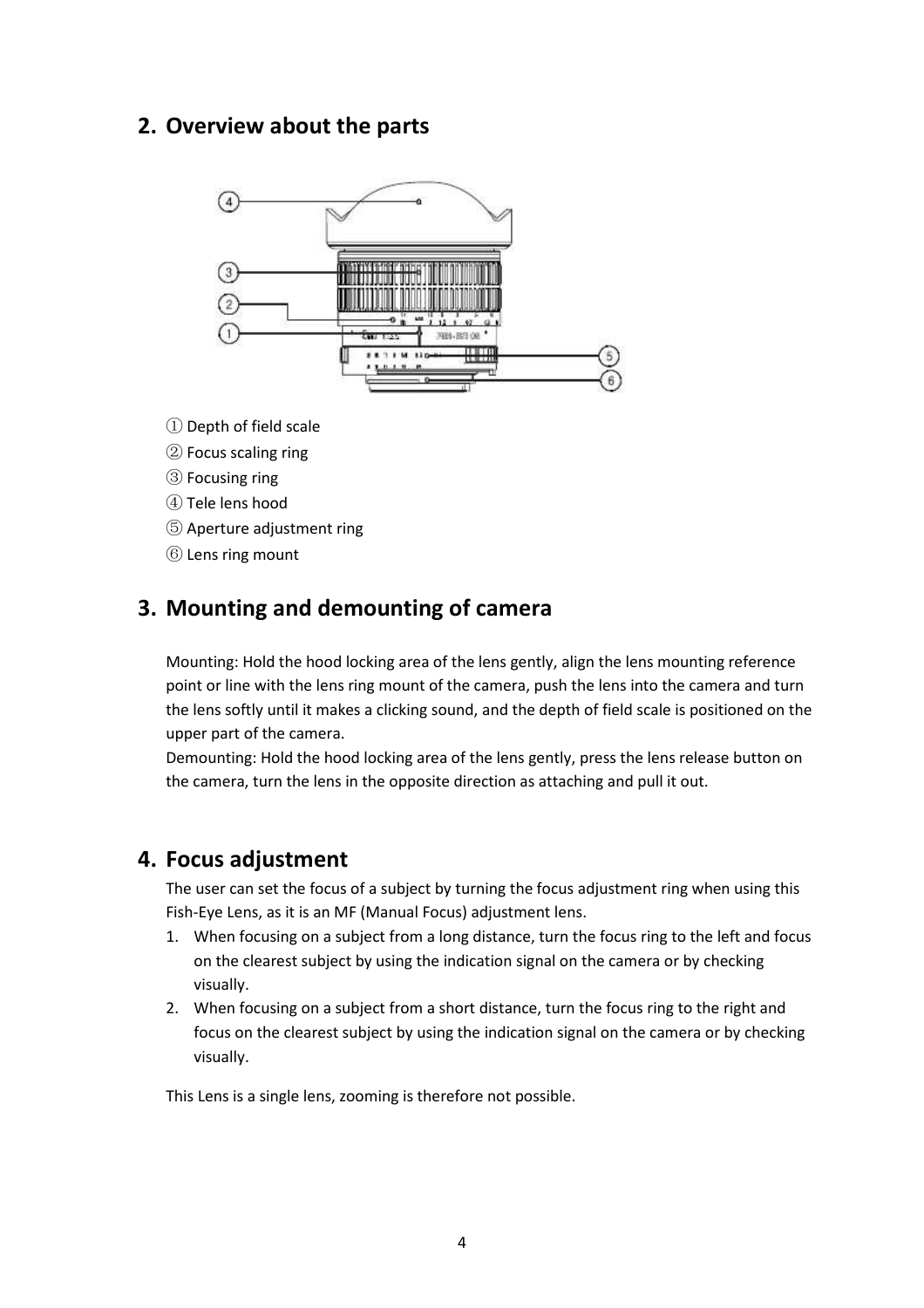#### **5. Brightness control**

The user can set the brightness by turning the aperture adjustment ring.

| 1 Nikon (Fujifilm) / Canon |                              |  |  |  |
|----------------------------|------------------------------|--|--|--|
|                            | 22 16 11 8 5.6 3.5           |  |  |  |
| 2 Pentax (Samsung)         |                              |  |  |  |
|                            | $A \cdot 22$ 16 11 8 5.6 3.5 |  |  |  |
| 3 Sony(Minolta)            |                              |  |  |  |
|                            | 3.5 5.6 8 11 16 22           |  |  |  |

#### **6. Camera settings**

Some cameras require special settings when using this lens. Please refer to the following and set the camera when necessary. The Pentax/Samsung cameras can also be operated in AV mode.

 $\Omega$  Set the camera mode dial to "M".



 $\textcircled{2}$  Set the focus adjustment lever of the camera to "MF".



③ Some digital cameras are able to set the focal length and the brightness when attaching an MF lens. The MF lens can be used more efficiently if the focal length and the brightness are set on some digital cameras.

\*The shutter speed of some cameras changes automatically, if the focal length and the brightness are set. The desired brightness is set by turning the aperture adjustment ring. **The following instruction is just for Pentax (Samsung) cameras.** 

1. AV Mode

The 8mm F3.5 Fish-Eye Pentax/Samsung supports Av mode.

- 1) Align the A mode indicator to the depth of field scale by pressing the A button installed on the aperture adjustment ring of the lens.
- 2) Set the mode dial of the camera to  $n^2$ .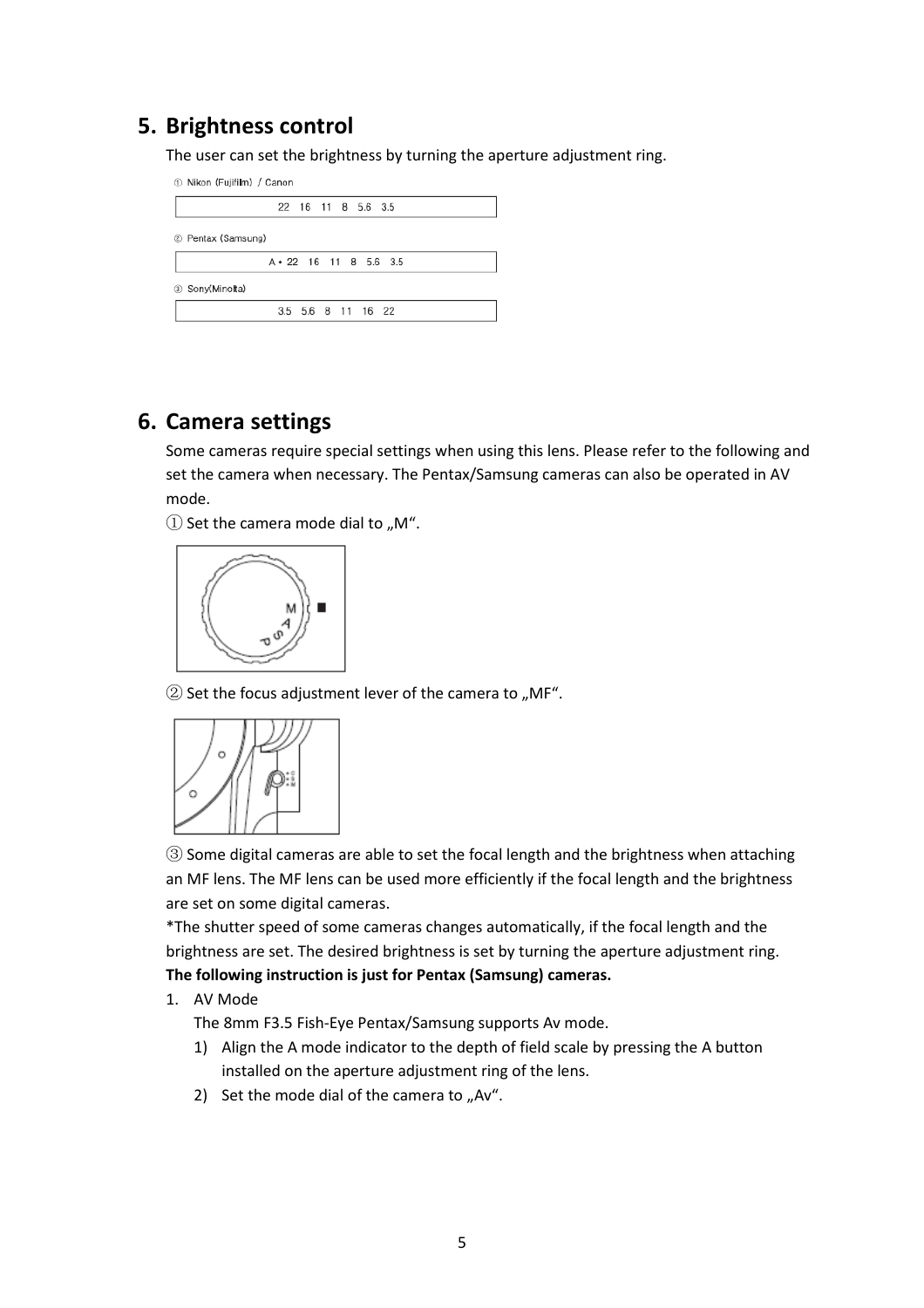

3) Set the focus adjustment lever of the camera to MF.



## **7. Technical specifications**

| Focal length              | 8 <sub>mm</sub>             |                 |
|---------------------------|-----------------------------|-----------------|
| Max. aperture             | F3.5                        |                 |
| Negative size             | APS-C                       |                 |
| Angular field             | APS-C (1:1,5x)              | 180° (diagonal) |
|                           | APS-C (1:1,6x)              | 167° (diagonal) |
| Depth of field            | 0,3m to $\infty$            |                 |
| Filter connection         | Ø72mm (M72x0,75)            |                 |
| Number of elements        | 10 elements                 |                 |
| Number of groups          | 8 groups                    |                 |
| Dimensions (without hood) | 74,8mmx Ø78mm-77,3mmx Ø78mm |                 |
| Weight (without hood)     | approx. 430g                |                 |

## **8. Solve problems**

| Problem                                     | Possible reason                                                      | <b>Solution</b>                                                                                                                                                                                                                                          |
|---------------------------------------------|----------------------------------------------------------------------|----------------------------------------------------------------------------------------------------------------------------------------------------------------------------------------------------------------------------------------------------------|
| Lens cannot be<br>attached to the<br>camera | The lens ring mount and<br>the camera mount are<br>not aligned       | Align the lens ring mount and<br>the camera mount.                                                                                                                                                                                                       |
| Lens cannot be<br>detached from<br>camera   | Incorrect rotation<br>direction                                      | Press the lens release button on<br>the camera and turn the lens<br>into the marked direction and<br>take it out.                                                                                                                                        |
| Dark image                                  | Incorrect focusing,<br>insufficient shutter<br>speed or camera shake | Turn the focus ring while<br>checking the indication or<br>checking an object visually, set<br>the focus until it reaches a clear<br>point and then press the<br>shutter. Steady the camera and<br>take a photograph at a shutter<br>speed of 1/125 sec. |